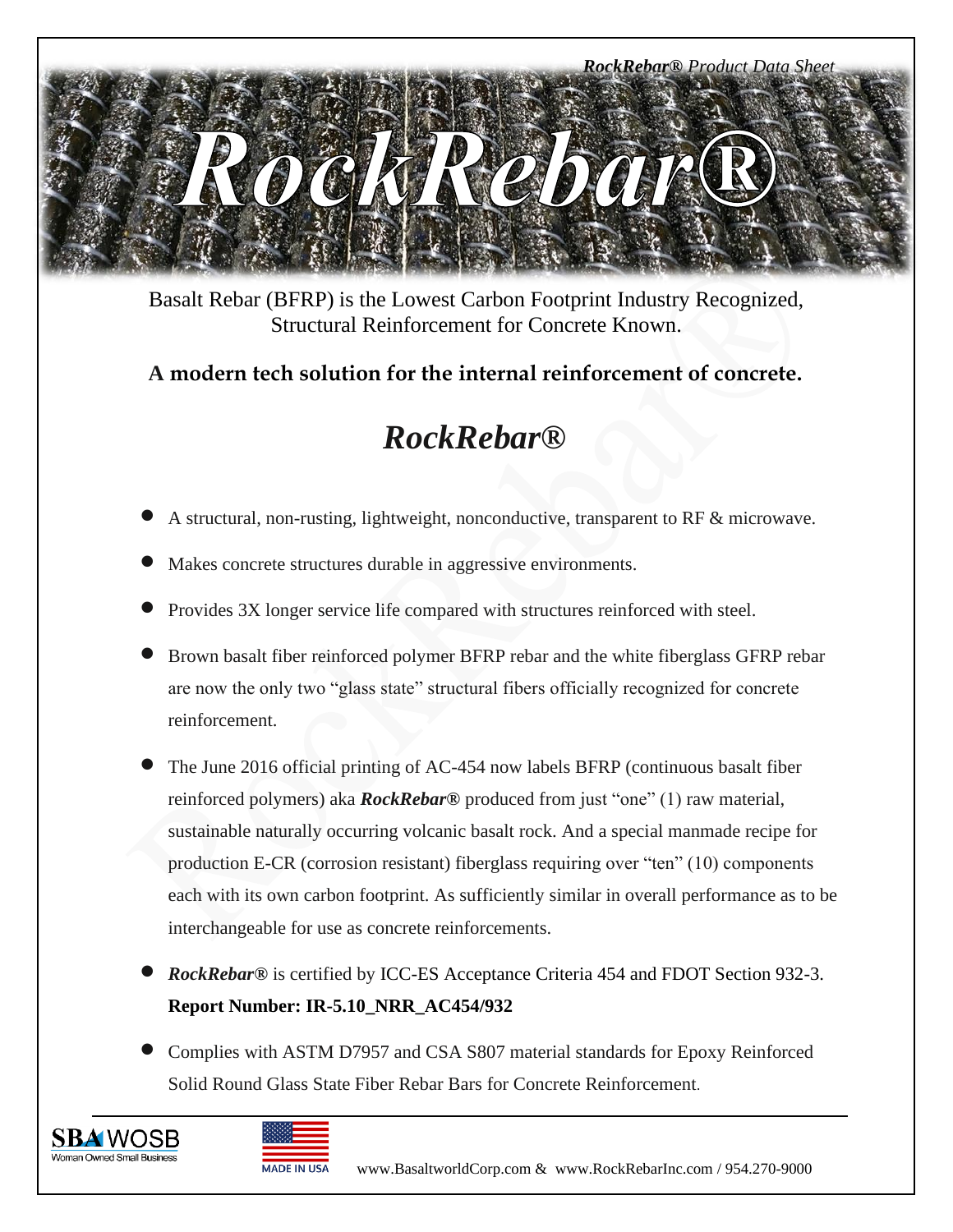# *Product Benefits*

- *RockRebar***®** will never rust, the most important solution to modern construction technology and to preventative maintenance due to expensive repairs*.*
- *RockRebar***®** is only 1/4th the weight and over 2.5 times stronger than traditional steel rebar. Creating savings on shipping costs and labor, as well as safety on handling.
- *RockRebar***®** does not require expensive heavy lifting cranes on job sites, creating additional savings and easy to handle in remote construction sites where road access might be limited.
- *RockRebar***®** is naturally resistant to alkali, rust, and acids. Moisture penetration from concrete does not spall. Needs no special coating like steel or fiberglass rods.
- *RockRebar***®** is a proven corrosion resistant reinforcement designed to provide structures more than 3X longer service life as compared with steel reinforced concrete.
- *RockRebar***®** non-corrosive nature makes it extremely valuable in terms of lifecycle requiring far less replacements necessary and broadly applicable to the entire construction industry.
- *RockRebar***®** is perfect for marine environments and chemical plants where corrosion is a continuous problem. The only product in the marketplace that addresses "alkaline" and "PH" using basalt glass / epoxy, allowing them to be used with salt water.
- *RockRebar*® unlike steel, "glass-state" basalt reinforced epoxy is transparent to radio frequency and microwaves.
- *RockRebar***®** is non-magnetic, UV stable, as well as electrically non-conductive, excellent for use in high voltage areas.



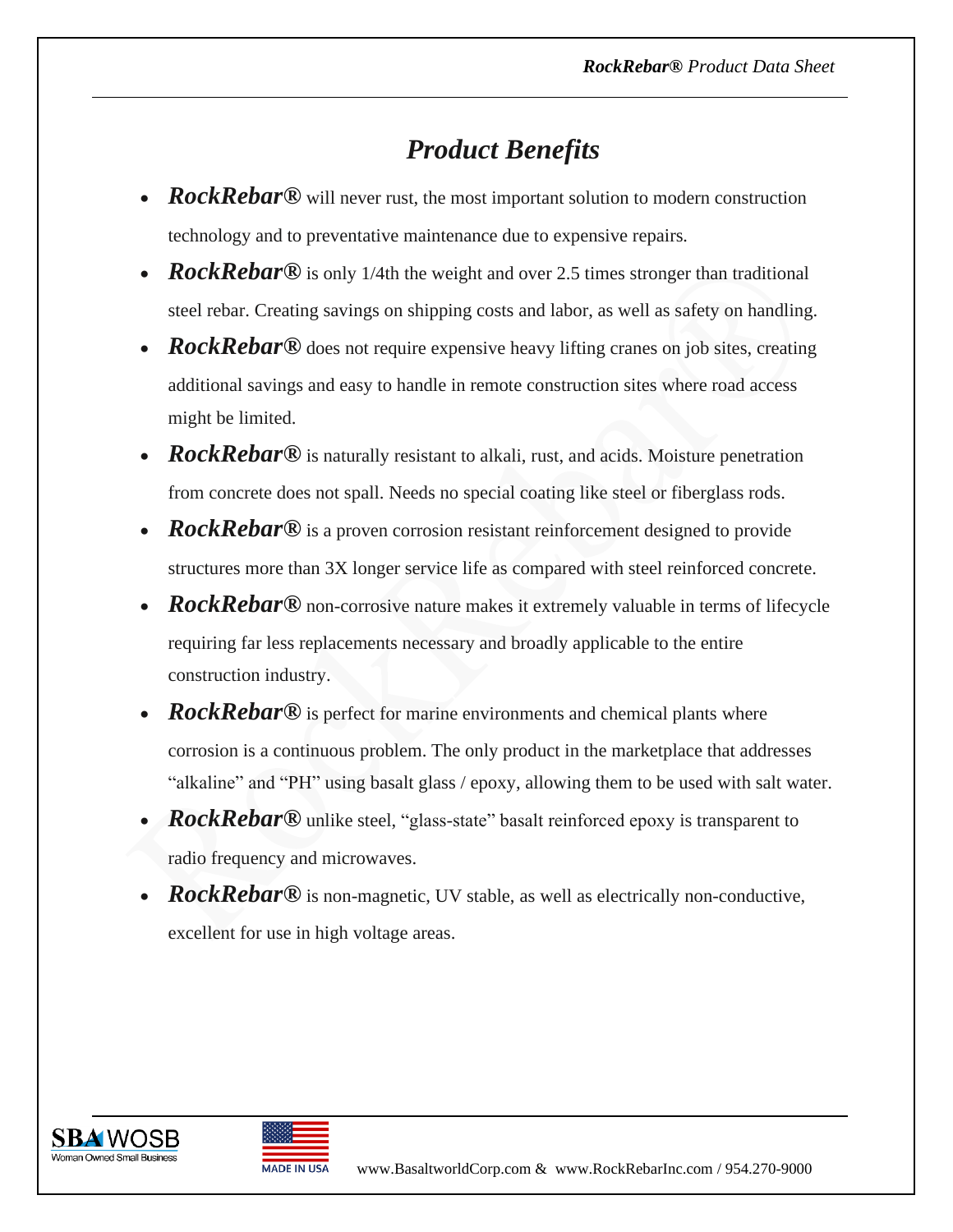# **The references below should be referred to by the Engineer regarding the application of BFRP Rebar for concrete reinforcement.**

#### **USA**

- [ACI 440.1R-15 \(2015\)](https://www.concrete.org/store/productdetail.aspx?ItemID=440115) "Guide for the Design and Construction of Structural Concrete Reinforced with Fiber-Reinforced Polymer Bars", ACI Committee 440, American Concrete Institute
- [ACI 440.3R-12 \(2012\)](https://www.concrete.org/store/productdetail.aspx?ItemID=440312) "Guide Test Methods for Fiber-Reinforced Polymers (FRPs) for Reinforcing or Strengthening Concrete Structures" ACI Committee 440, American Concrete Institute
- [ACI 440.4R-04 \(Reapproved 2011\)](https://www.concrete.org/store/productdetail.aspx?ItemID=440404) "Prestressing Concrete Structures with FRP Tendons" ACI Committee 440, American Concrete Institute
- [ACI 440R-07 \(2007\)](https://www.concrete.org/store/productdetail.aspx?ItemID=44007&Format=DOWNLOAD&ReturnUrl=http%3A%2F%2Fwww.concrete.org%2Fstore%2Fstoreresults.aspx%3FSortOrder%3DRELEVANCE%26Keyword%3D440R-07%23dnn_ctr5215_SearchResults44007) "Report on Fiber-Reinforced Polymer (FRP) Reinforcement for Concrete Structures," ACI Committee 440, American Concrete Institute
- [ACI 440.5-08 \(2008\)](https://www.concrete.org/store/productdetail.aspx?ItemID=440508&Format=DOWNLOAD) "Specification for Construction with Fiber-Reinforced Polymer Reinforcing Bar", ACI Committee 440, American Concrete Institute
- $AC 454.$
- [https://fdotwww.blob.core.windows.net/sitefinity/docs/default](https://fdotwww.blob.core.windows.net/sitefinity/docs/default-source/structures/innovation/frp/2019bei-nolan-223-bfrprcstds.pdf)[source/structures/innovation/frp/2019bei-nolan-223-bfrprcstds.pdf?](https://fdotwww.blob.core.windows.net/sitefinity/docs/default-source/structures/innovation/frp/2019bei-nolan-223-bfrprcstds.pdf) Basalt FRP-RC standardization for Florida dot structures

Some important differences between steel and FRP (Fiber Reinforced Polymer) rebar should be considered when designing concrete members and or structures using "glass-state" BFRP and GFRP reinforcements for concrete. Design engineers should consider requirements and recommendations stated in published design and construction guides when using FRP rebar in structural applications. Direct substitution of FRP rebar with steel rebar may not be possible in some cases due to difference in mechanical characteristics and surface configurations.

Since the FRP rebars have lower modulus of elasticity than steel rebars, the design in most cases may be governed by deflection serviceability limit state (SLS) rather than ultimate limit state (ULS). The design codes below provide a maximum limit for the stress under sustained load for "glass-state" BFRP and GFRP rebars.



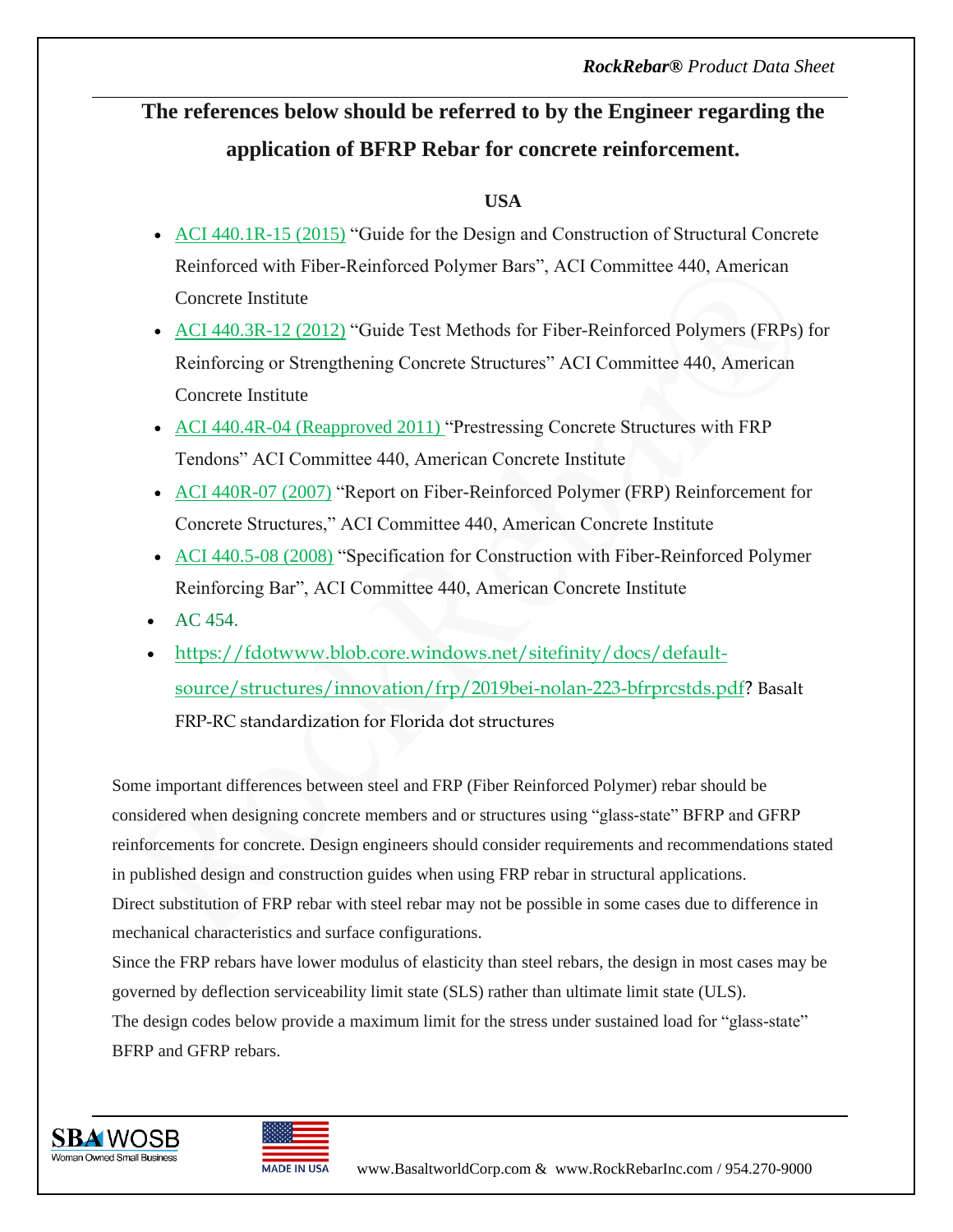### **In general, the designer shall consider the following:**

- Do not substitute BFRP reinforcing bars for steel reinforcing bars on an equal area basis, due to differences in material properties.
- Specifically design reinforced concrete members for BFRP rebar, considering properties of the material and effects, on strength, deflection, and crack width.
- In most cases, deflection will control design of concrete structures reinforced with BFRP rebar based on value of modulus of elasticity of BFRP rebar.
- Comply with Section 01330 Submittal Procedure



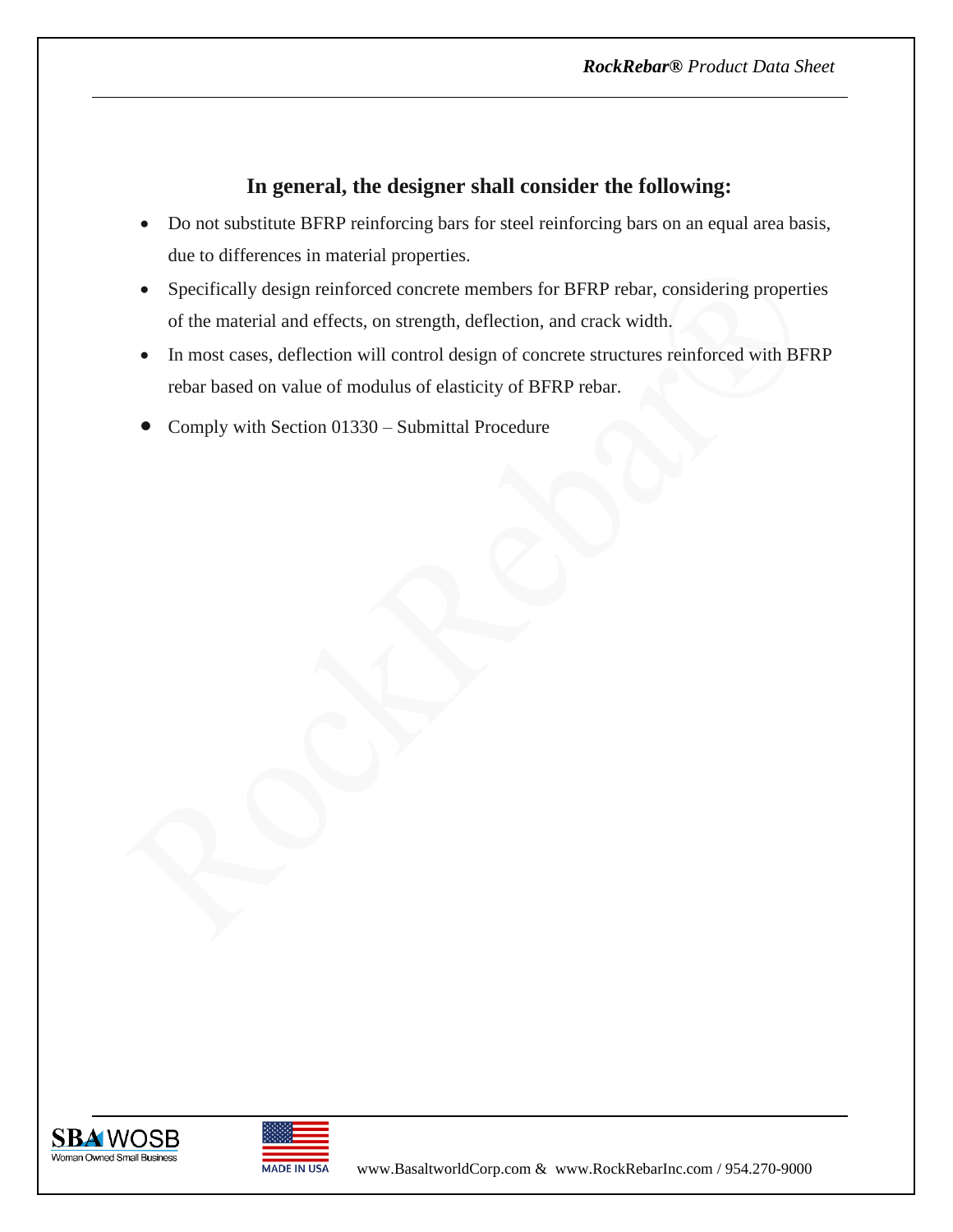## *Applications*

*RockRebar®* is designed to reinforce concrete in:



**Transportation structures:** 

- Roads
- Driveways & parking lots
- Bridges & tunnels
- •Traffic barriers



- **Marine:**
- Sea Walls
- Decks and pilings
- Swimming pools
- Piers

## **Buildings:**

- Wall pannels
- **Foundation**
- Columns
- 

## **High Voltage & Electromagnetic Fields:**

- MRI room
- Transformer pads
- Excelent dielectric



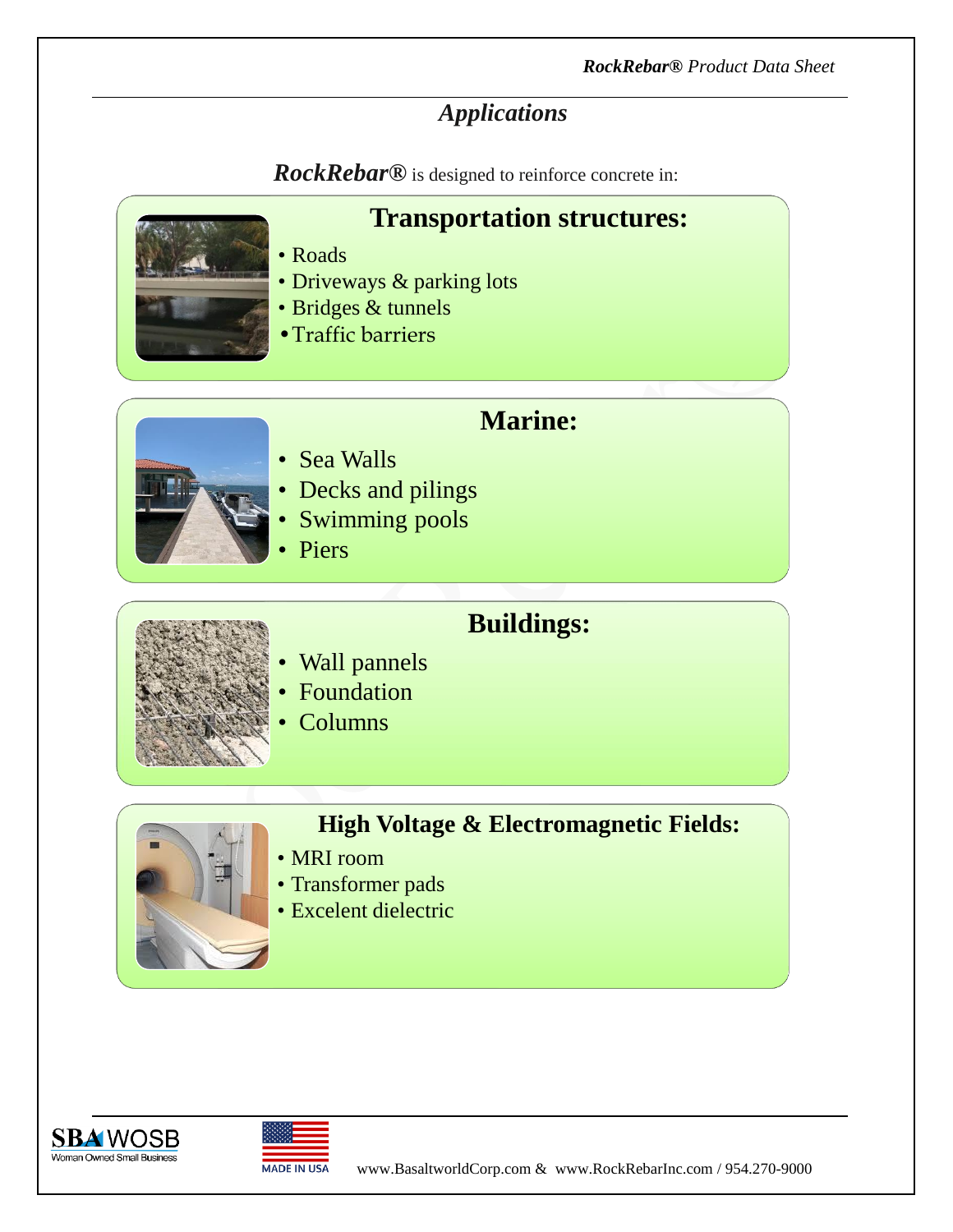## *Availability*



*RockRebar***®** in North America is available in bars of the following diameters:

#2 (¼"-6 mm), # 2.5 (8mm), #3 (3/8"-10mm), #4 (1/2"- 12.7mm), #5 (5/8"- 16 mm), #6 (3/4"- 19 mm), #7 (7/8"- 22 mm), #8 (1"- 25mm)

Regular lengths of 20′ and 40′ are available. Bars can be cut to length for orders with detailed bar lists.

#### *RockRebar***®** up to and including #4 **is also available in 200-meter (650') coils ready to ship:**



4mm x 200-meter coil @ 21 Lbs. (9.5 kg) is 28"Ø x 4.75" thick or 71.12cm Ø x 12cm thick. 6mm x 200-meter coil @ 33.5 Lbs. (15 kg) is  $36\%$  x 4.75"thick or 91.44 cm  $\varnothing$  x 12 cm thick. = #2 8mm x 200-meter coil @ 52.5 Lbs. (23.8 kg) is 45"Ø  $x$  4.75" thick or 114.3 cm  $\varnothing$  x 12cm thick = #2.5 10mm x 200-meter coil @ 86 Lbs. (9 kg) is 56"Ø x 5 " thick or  $142.24 \, \emptyset$  x 12.7 cm thick = #3 12mm x 200 meters coil 143 Lbs. (64.8 kg) is 78"Ø x 5.75 " thick or 198.12 cm  $\varnothing$  x 14.6 cm thick = #4



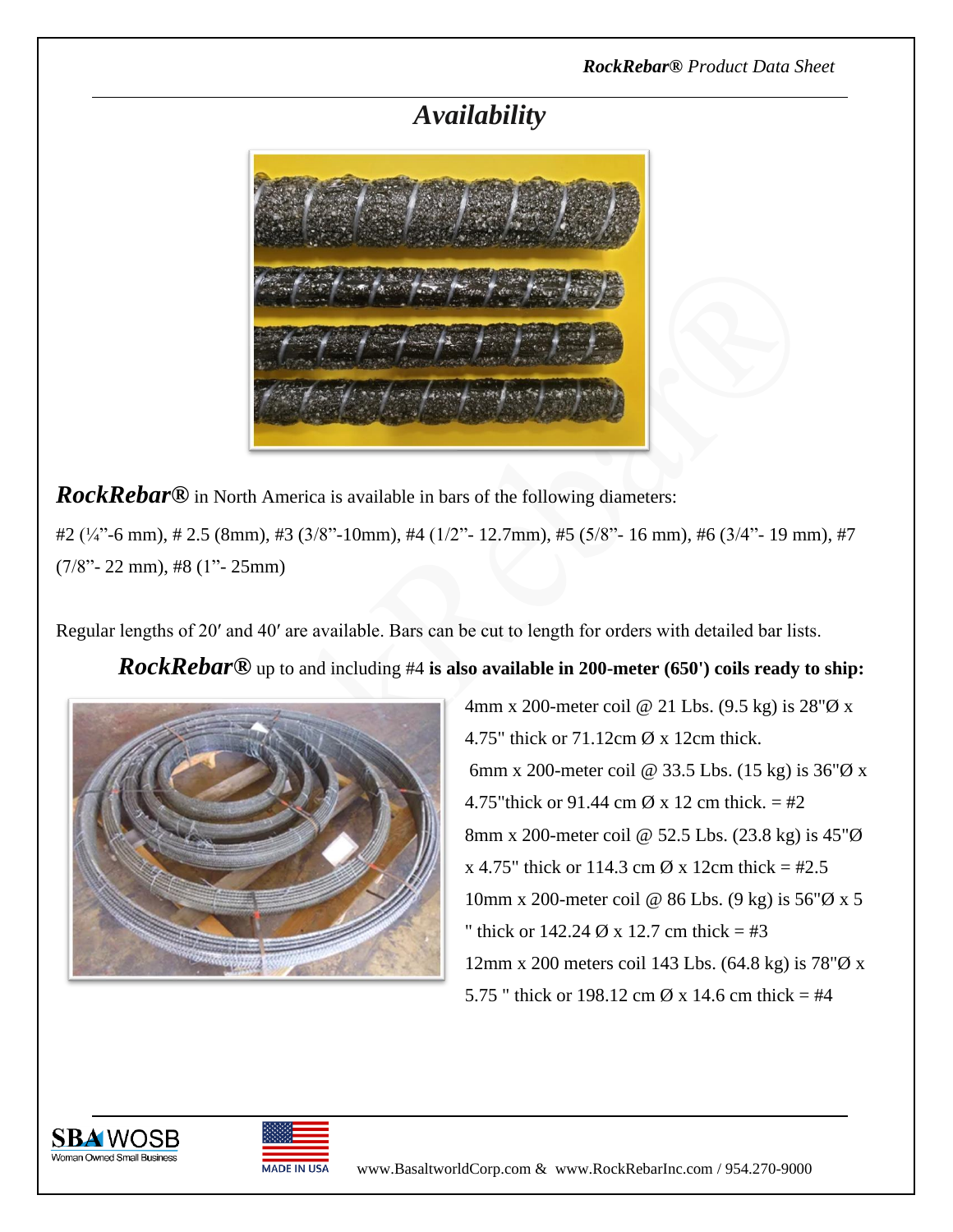#### *RockRebar® Product Data Sheet*

| <b>NOMINAL</b><br><b>DIAMETER</b> |              |        |        | <b>NOMINAL</b><br><b>CROSS</b><br><b>SECTIONAL</b><br><b>AREA</b> |                 | UNIT WEIGHT/<br><b>LENGTH</b> |        | <b>GUARANTEED</b><br>ULTIMATE<br><b>TENSILE</b><br><b>FORCE</b> |     | <b>GUARANTEED</b><br><b>ULTIMATE</b><br><b>TENSILE</b><br><b>STRENGTH</b> |            | <b>MEAN</b><br><b>MEAN</b><br><b>ULTIMATE</b><br><b>TENSILE</b><br><b>TENSILE</b><br><b>MODULUS OF</b><br><b>STRAIN</b><br><b>ELASTICITY</b> |      |       | <b>SHEAR</b><br><b>STRENGTH</b><br><b>TESTING</b><br><b>RESULTS</b> |
|-----------------------------------|--------------|--------|--------|-------------------------------------------------------------------|-----------------|-------------------------------|--------|-----------------------------------------------------------------|-----|---------------------------------------------------------------------------|------------|----------------------------------------------------------------------------------------------------------------------------------------------|------|-------|---------------------------------------------------------------------|
| <b>BAR</b><br><b>SIZE</b>         | fractio<br>n | in     | mm     | in <sup>2</sup>                                                   | mm <sup>2</sup> | lbs/ft                        | g/m    | kip                                                             | kN  | ksi                                                                       | <b>MPa</b> | %                                                                                                                                            | msi  | GPa   | <b>MPa</b>                                                          |
| $\overline{2}$                    | 1/4          | 0.25   | 6      | 0.05                                                              | 32.25           | .051                          | 75.153 | 8.4                                                             | 37  | 182                                                                       | 1258       | 2.52                                                                                                                                         | 8907 | 61.41 | 212.61                                                              |
| 2.5                               | 5/16         | 0.3125 | 8      | 0.08                                                              | 52              | .057                          | 83.85  | 13.1                                                            | 58  | 174                                                                       | 1198       | 2.50                                                                                                                                         | 8907 | 61.10 | 229.44                                                              |
| 3                                 | 3/8          | 0.375  | 9.525  | 0.11                                                              | 71              | .109                          | 159.12 | 16.0                                                            | 71  | 145                                                                       | 1138       | 2.40                                                                                                                                         | 8750 | 60.4  | 198.31                                                              |
| 4                                 | 1/2          | 0.5    | 12.7   | 0.20                                                              | 129             | .178                          | 261.3  | 27.9                                                            | 124 | 140                                                                       | 1111       | 3.37                                                                                                                                         | 8905 | 60.0  | 208.21                                                              |
| 5                                 | 5/8          | 0.625  | 15.875 | 0.31                                                              | 199             | .287                          | 425.1  | 41.8                                                            | 186 | 135                                                                       | 1087       | 2.30                                                                                                                                         | 8905 | 58.4  | 198.28                                                              |
| 6                                 | 3/4          | 0.75   | 19.05  | 0.44                                                              | 284             | .424                          | 620.1  | 57.3                                                            | 255 | 130                                                                       | 1043       | 2.25                                                                                                                                         | 8905 | 57.1  | 196.20                                                              |
| $\overline{ }$                    | 7/8          | 0.875  | 22.225 | 0.60                                                              | 387             | .568                          | 830.7  | 70.7                                                            | 314 | 147                                                                       | 1010       | 2.22                                                                                                                                         | 8905 | 56.0  | 193.10                                                              |
| 8                                 | 1            | 1      | 25     | 0.79                                                              | 510             | .757                          | 1102.1 | 101.9                                                           | 453 | 129                                                                       | 989        | 2.06                                                                                                                                         | 8905 | 56.0  | 185.91                                                              |
|                                   |              |        |        |                                                                   |                 |                               |        |                                                                 |     |                                                                           |            |                                                                                                                                              |      |       |                                                                     |

#### *RockRebar®* Technical Characteristics (ASTM D7957, CSA S807) Primary materials: Basalt fiber and epoxy resin.

| <b>FIBER MASS</b><br><b>CONTENT</b> | <b>MOISTURE</b><br><b>ABSORPTION IN 24</b><br>h at 50°C [122°F] | <b>MOISTURE</b><br><b>ABSORPTION</b><br>TO SATURATION AT<br>50°C [122°F] | <b>MEAN GLASS</b><br><b>TRANSITION</b><br><b>TEMPERATURE (DSC)</b> |            | <b>MEAN APPARENT</b><br><b>HORIZONTAL</b><br><b>SHEAR</b> |            | <b>MEAN TRANSVERSE</b><br><b>SHEAR STRENGTH</b> |            |
|-------------------------------------|-----------------------------------------------------------------|--------------------------------------------------------------------------|--------------------------------------------------------------------|------------|-----------------------------------------------------------|------------|-------------------------------------------------|------------|
| %                                   | %                                                               | %                                                                        | °F                                                                 | °C         | psi                                                       | <b>MPa</b> | ksi                                             | <b>MPa</b> |
| $\geq 80$                           | $\leq 0.1$                                                      | < 0.5                                                                    | $\geq$ 251                                                         | $\geq$ 122 | >7525                                                     | $\geq$ 53  | >30.1                                           | $\geq$ 207 |

# *RockRebar®* coils

| <b>RockRebar</b> <sup>®</sup><br>Nominal Diameter in<br>inch, mm and # |       |     | Coil eight<br>200 meters<br>$(650 \text{ feet})$ |      | Weight per 39'6"<br>length $(12)$<br>meters) lbs and<br>kg |       | Shear Strength<br>Mpa & ksi |     | Guaranteed<br>design tensile<br>strength ASTM<br>Mpa & ksi |     | Stiffness Young's<br>$modulus = elastic$<br>modulus of<br>elasticity<br>GPa & ksi |        |
|------------------------------------------------------------------------|-------|-----|--------------------------------------------------|------|------------------------------------------------------------|-------|-----------------------------|-----|------------------------------------------------------------|-----|-----------------------------------------------------------------------------------|--------|
| Inch                                                                   | mm    | #   | Lbs                                              | Kg   | Lbs                                                        | Kg    | Mpa                         | ksi | Mpa                                                        | ksi | GPa                                                                               | ksi    |
| 0.170                                                                  | 4     |     | 21                                               | 9.5  | 1.2                                                        | 0.54  | N/A                         | N/A | 1430                                                       | 207 | 92                                                                                | 13,334 |
| 0.25                                                                   | 6     | 2   | 33.5                                             | 15   | 2.1                                                        | 0.953 | N/A                         | N/A | 1415                                                       | 205 | 89                                                                                | 12,908 |
| 0.315                                                                  | 8     | 2.5 | 52.5                                             | 23.8 | 3.25                                                       | 1.474 | 201                         | 29  | 1405                                                       | 204 | 87                                                                                | 12,618 |
| 0.393                                                                  | 9.525 | 3   | 86                                               | 39   | 4.85                                                       | 2.2   | 208                         | 30  | 1380                                                       | 200 | 86                                                                                | 12,473 |
| 0.472                                                                  | 12.7  | 4   | 143                                              | 64.8 | 9.47                                                       | 4.3   | 219                         | 31  | 1319                                                       | 191 | 85                                                                                | 12,328 |





MADE IN USA www.BasaltworldCorp.com & [www.RockR](http://www.rock/)ebarInc.com / 954.270-9000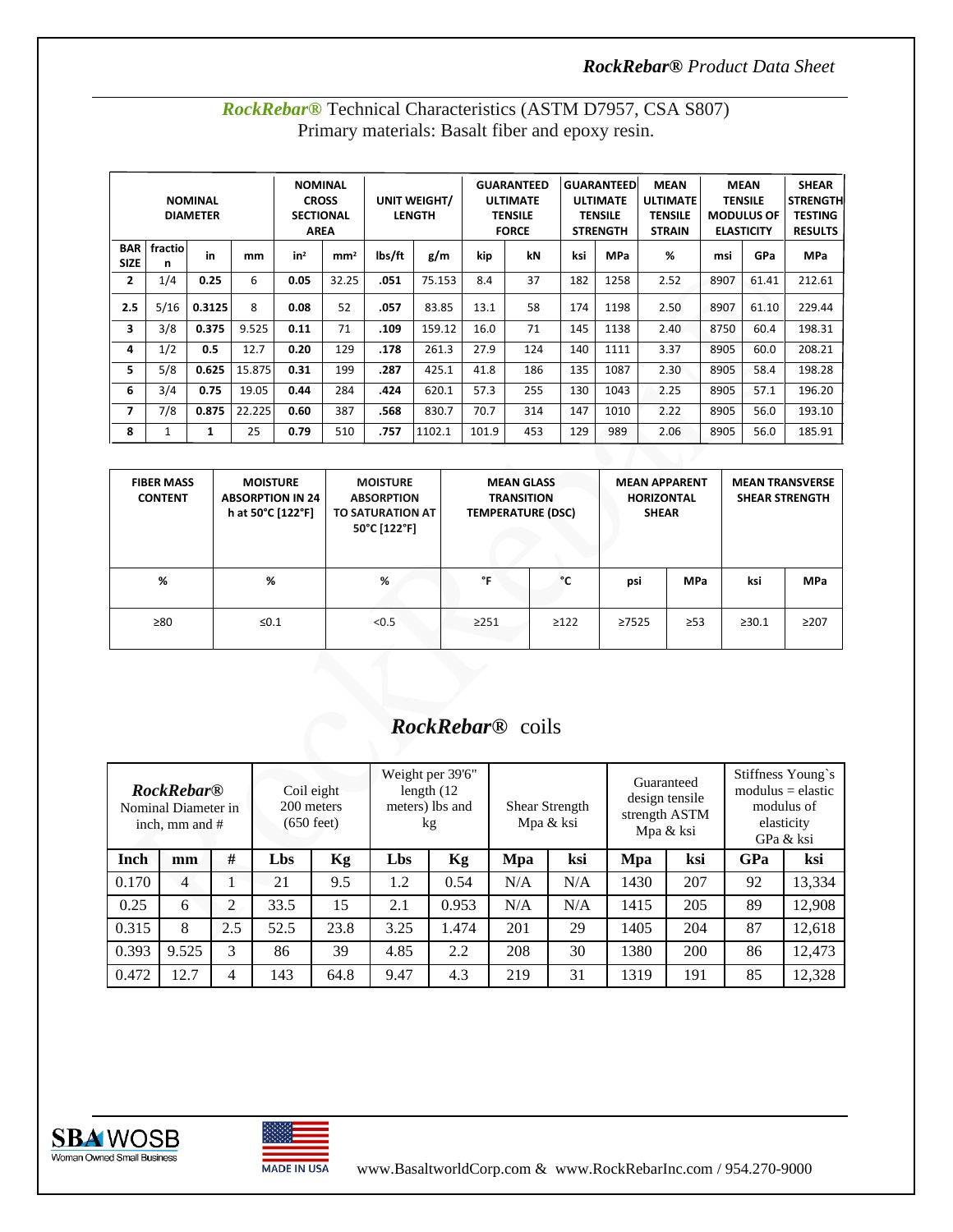*RockRebar® Product Data Sheet*

| <b>CHEMICAL COMPOSITINS %</b>                       |                   |               |  |  |  |  |  |  |
|-----------------------------------------------------|-------------------|---------------|--|--|--|--|--|--|
|                                                     | <b>E-CR Glass</b> | <b>Basalt</b> |  |  |  |  |  |  |
| SiO <sub>2</sub> Silicon dioxide                    | 58-63             | 53.26         |  |  |  |  |  |  |
| <b>CaO Calcium oxide</b>                            | $21 - 23$         | 8.5           |  |  |  |  |  |  |
| Al <sub>2</sub> O <sub>3</sub> Aluminum oxides      | $10 - 13$         | 17.3          |  |  |  |  |  |  |
| <b>MgO Magnesium oxide</b>                          | $2 - 4$           | 4.1           |  |  |  |  |  |  |
| Na <sub>2</sub> O Sodium oxide                      | $0 - 1.2$         | 2.6           |  |  |  |  |  |  |
| <b>K<sub>2</sub>O</b> Potassium oxide               | $0 - 1.2$         | 1.6           |  |  |  |  |  |  |
| Fe <sub>2</sub> O <sub>3</sub> Ferric oxide         | $0 - 0.4$         | 4.7           |  |  |  |  |  |  |
| <b>FeO Ferrous oxide</b>                            | <b>NA</b>         | 5.3           |  |  |  |  |  |  |
| TiO <sub>2</sub> Titanium dioxide                   | $1.0 - 2.5$       | 1.1           |  |  |  |  |  |  |
| <b>MnO Manganous oxide</b>                          | <b>NA</b>         | 0.2           |  |  |  |  |  |  |
| P <sub>2</sub> O <sub>3</sub> Phosphorus oxide      | <b>NA</b>         | 0.2           |  |  |  |  |  |  |
| <b>ZnO Zinc oxide</b>                               | $0 - 3.5$         | <b>NA</b>     |  |  |  |  |  |  |
| <b>B</b> <sub>2</sub> O <sub>2</sub> Boron oxide    | <b>NA</b>         | <b>NA</b>     |  |  |  |  |  |  |
| $P_2O_5$ Di phosphorus<br>pentoxide                 | <b>NA</b>         | 0.28          |  |  |  |  |  |  |
| Cr <sub>2</sub> 0 <sub>3</sub> Chromium (III) oxide | <b>NA</b>         | 0.06          |  |  |  |  |  |  |





MADE IN USA www.BasaltworldCorp.com & [www.RockR](http://www.rock/)ebarInc.com / 954.270-9000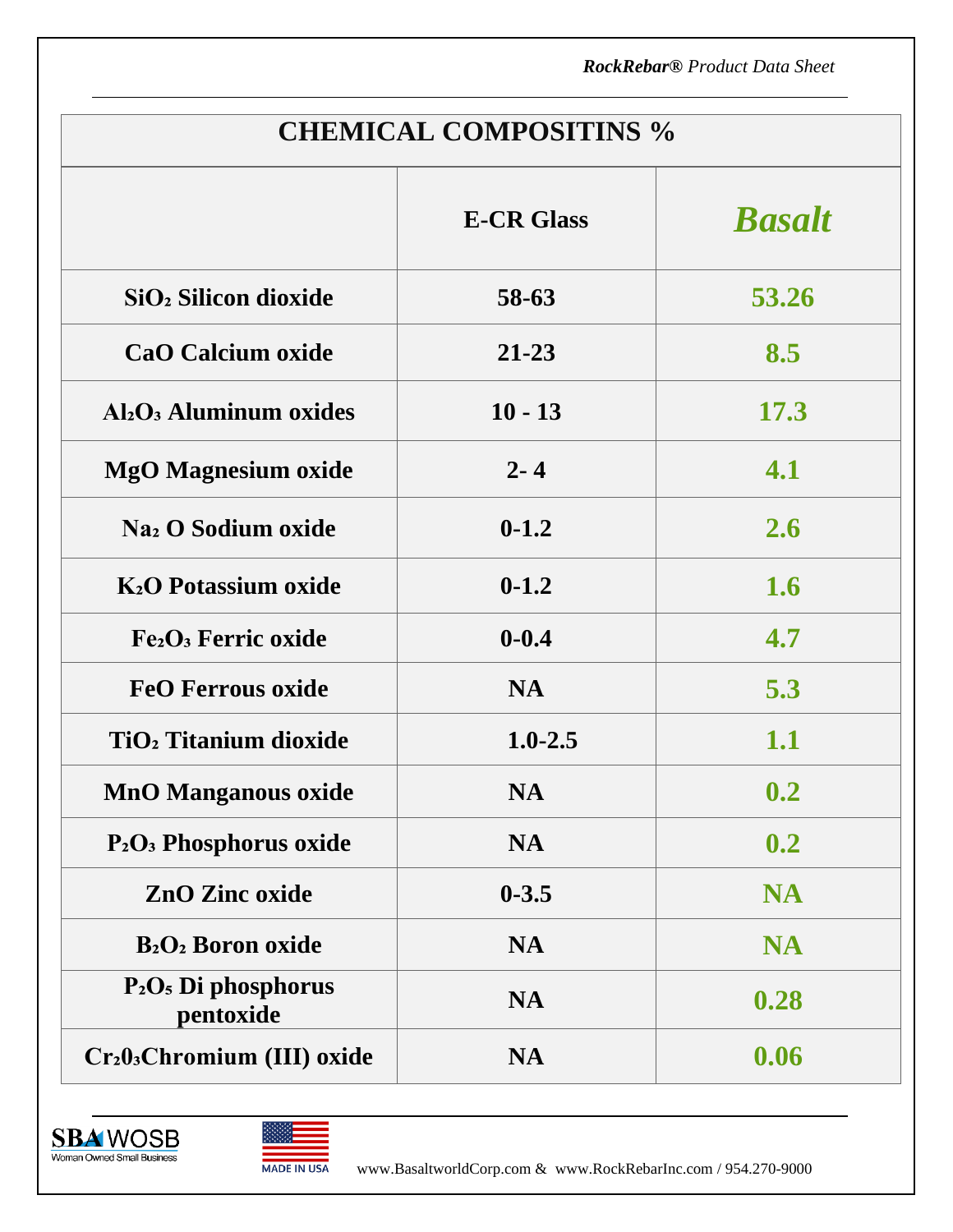## **Safety**

*RockRebar® is an inert, glass-state, volcanic basalt rock reinforced food grade epoxy and NOT considered a hazardous waste under federal RCRA regulations. No special storage considerations needed. Dispose of as solid waste in accordance with local, state, and federal regulations.*

 *When using and handling RockRebar®, proper personal protective equipment (PPE) is required. RockRebar®, has a helical wrapped surface covered with cut quartz that may be abrasive to skin without proper PPE. Proper PPE includes safety glasses, canvas gloves and shirts with sleeves, long work pants, and sturdy work shoes or boots. Exposure to Skin and respiratory from dust when cutting or grinding should be avoided. In case of INHALATION of cutting or grinding dust, move victim to fresh air. If breathing has stopped, administer CPR. Call a physician. SKIN Wash effected area with soap and water. Wash contaminated clothing before reuse. INGESTION Call a physician or poison control center immediately. If professional advice is not available, DO NOT induce vomiting or give anything by mouth to an unconscious person. EYE Flush eyes with water and seek immediate medical attention.* 

# *CAUTION with RockRebar® COILS!!!*

#### *HOLD ON TO LOSE END UNCOIL SLOWLY KEEPING CONTROL AS SPRING TENSION RELAXES AND COIL OPENS TO A STRAIGHT ROD*

 *Precautions for Safe Handling and Use on coils. Always stand inside coils when opening and be sure others are aware the coil could spring open. Be sure persons are away!!!!! Except for unwiring bound coils and or bundles, no special precautions needed. Coiled and or bundled material has EXTREAM spring action potential. Beware when handling and or opening!! Beware of a potential "strike" from unexpected opening of coil or bundle. Stand inside coil to be opened! Cut only (1) one binding wire at a time! Watch and feel and CONTROL the spring tension!!*